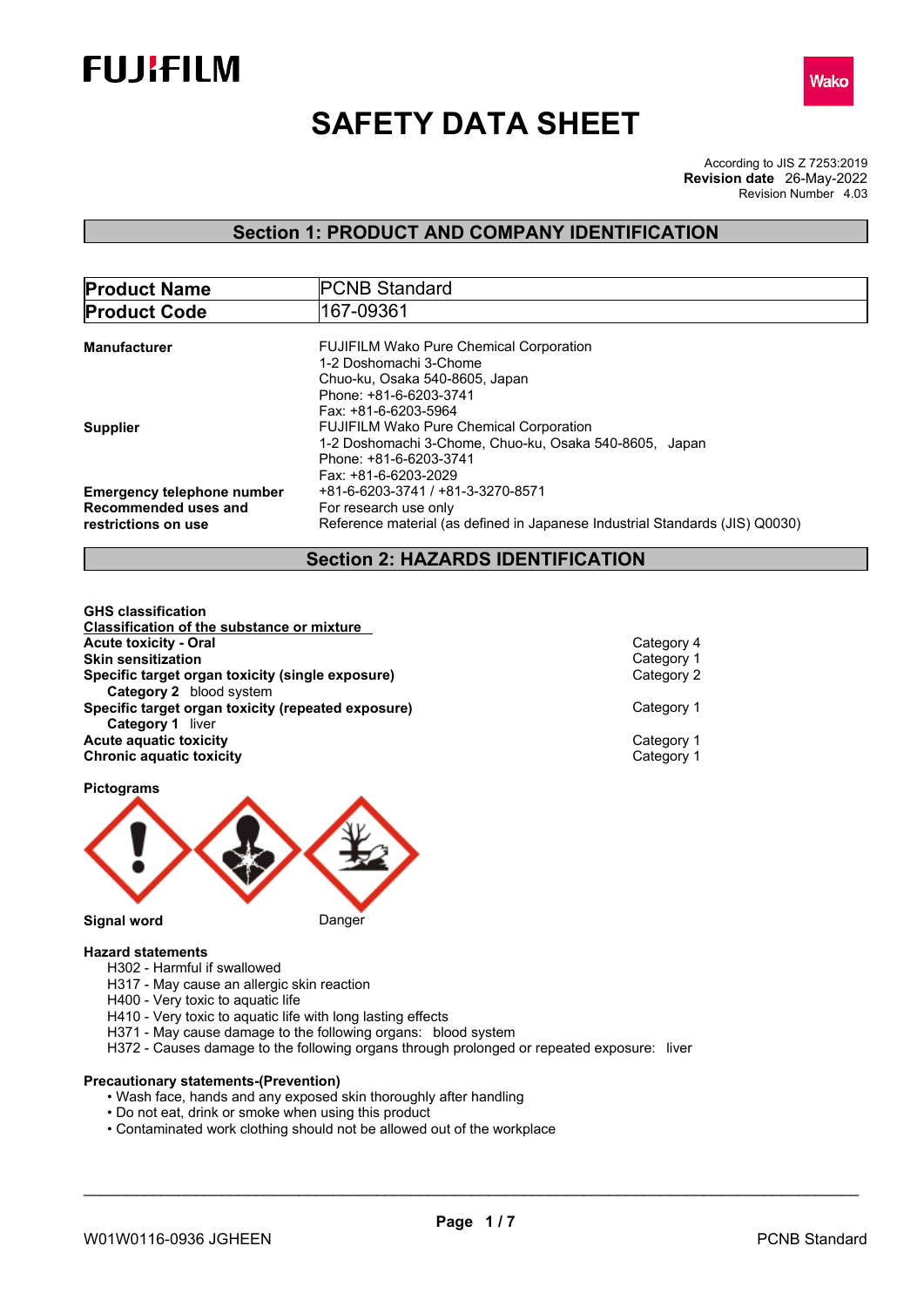- Wear protective gloves
- Do not breathe dust/fume/gas/mist/vapors/spray
- Avoid release to the environment

### **Precautionary statements-(Response)**

- IF exposed or if you feel unwell: Call a POISON CENTER or doctor/physician
- IF ON SKIN: Wash with plenty of soap and water
- If skin irritation or rash occurs: Get medical advice/attention
- Wash contaminated clothing before reuse
- IF SWALLOWED: Call a POISON CENTER or doctor/physician if you feel unwell
- Rinse mouth
- Collect spillage

### **Precautionary statements-(Storage)**

• Store locked up

### **Precautionary statements-(Disposal)**

• Dispose of contents/container to an approved waste disposal plant

### **Others**

**Other hazards** Not available

### **Section 3: COMPOSITION/INFORMATION ON INGREDIENTS**

**Single Substance or Mixture** Substance

**Formula** C6Cl5NO2

| <b>Chemical Name</b>              | Weight-% | <b>Molecular weight</b>                                                                                | <b>ENCS</b> | <b>ISHL No.</b> | CAS RN  |
|-----------------------------------|----------|--------------------------------------------------------------------------------------------------------|-------------|-----------------|---------|
| l Pentachloronitrobenzen I        | 99.0     | 295.33                                                                                                 | $(3)-461$   | $4-(12)-409$    | 82-68-8 |
|                                   |          |                                                                                                        |             |                 |         |
| $M = 4.2 \pm 0.010$ May $\approx$ |          | المتحاج والمتحاربين المتحاجمين والمراجع والمتحدث والمحاج والمستحاة والمالون والماري والمناولات والمناو |             |                 |         |

**Note on ISHL No.:** \* in the table means announced chemical substances.

**Impurities and/or Additives:** Not applicable

### **Section 4: FIRST AID MEASURES**

### **Inhalation**

Remove to fresh air. If symptoms persist, call a physician.

#### **Skin contact**

Wash off immediately with soap and plenty of water. If symptoms persist, call a physician.

#### **Eye contact**

IF IN EYES: Rinse cautiously with water for several minutes. Remove contact lenses, if present and easy to do. Continue rinsing. Immediate medical attention is required.

#### **Ingestion**

Rinse mouth. Never give anything by mouth to an unconscious person. Call a physician or poison control center immediately. Do not induce vomiting without medical advice.

### **Protection of first-aiders**

Use personal protective equipment as required.

### **Section 5: FIRE FIGHTING MEASURES**

#### **Suitable extinguishing media**

Water spray (fog), Carbon dioxide (CO2), Foam, Extinguishing powder, Sand

**Unsuitable extinguishing media** No information available

### **Specific hazards arising from the chemical product**

Thermal decomposition can lead to release of irritating and toxic gases and vapors.

### **Special extinguishing method**

No information available

### **Special protective actions for**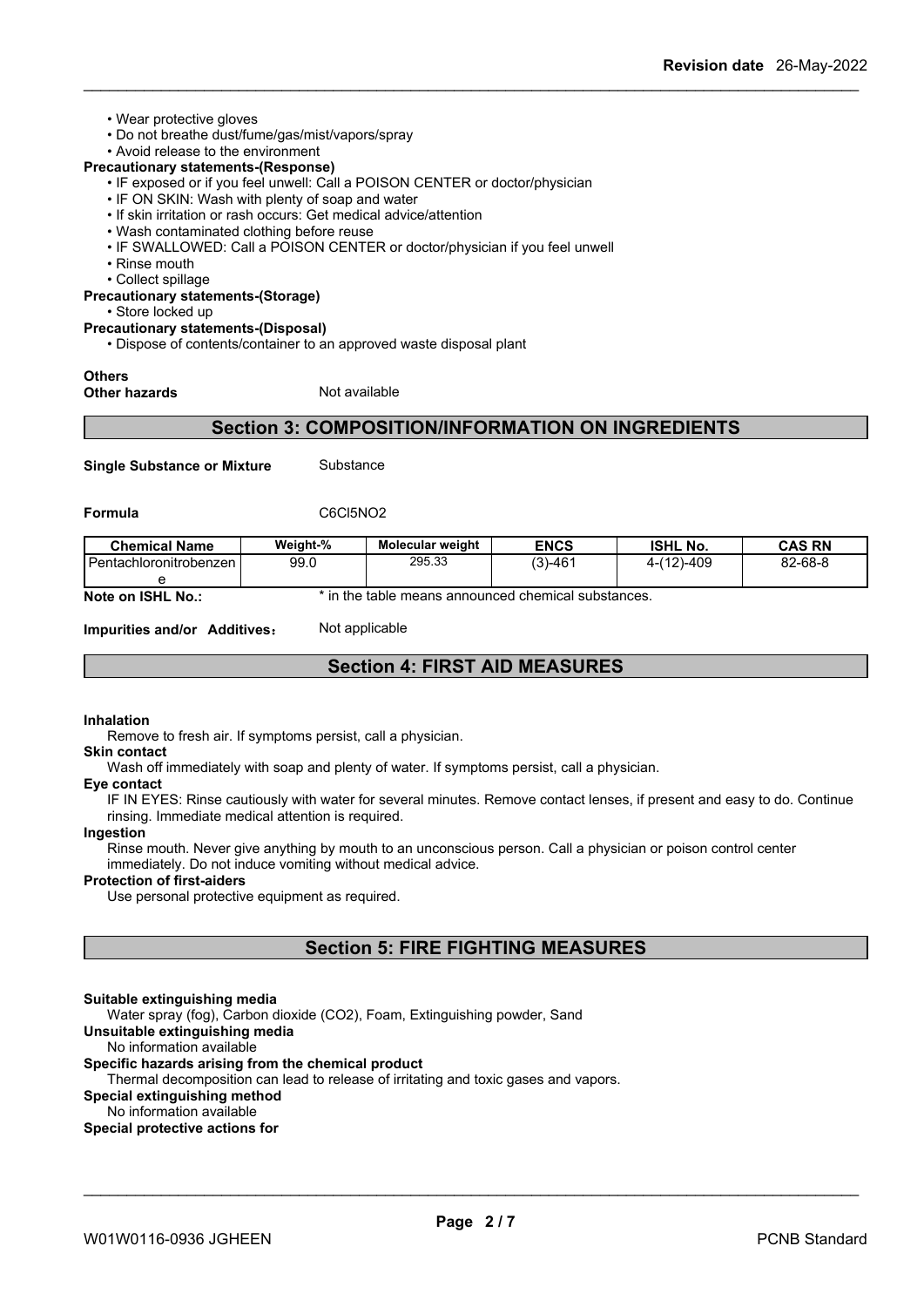### **fire-fighters**

Use personal protective equipment as required.Firefighters should wear self-contained breathing apparatus and full firefighting turnout gear.

### **Section 6: ACCIDENTAL RELEASE MEASURES**

#### **Personal precautions, protective equipment and emergency procedures**

For indoor, provide adequate ventilation process until the end of working. Deny unnecessary entry other than the people involved by, for example, using a rope. While working, wear appropriate protective equipments to avoid adhering it on skin, or inhaling the gas. Work from windward, and retract the people downwind.

#### **Environmental precautions**

To be careful not discharged to the environment without being properly handled waste water contaminated.

### **Methods and materials for contaminent and methods and materials for cleaning up**

Sweep up and gather scattered particles, and collect it in an empty airtight container.

**Recoverly, neutralization**

### No information available

### **Secondary disaster prevention measures**

Clean contaminated objects and areas thoroughly observing environmental regulations.

### **Section 7: HANDLING AND STORAGE**

### **Handling**

#### **Technical measures**

Avoid contact with strong oxidizing agents. Use with local exhaust ventilation.

### **Precautions**

Do not rough handling containers, such as upsetting, falling, giving a shock, and dragging Prevent leakage, overflow, and scattering. Not to generate steam and dust in vain. Seal the container after use. After handling, wash hands and face, and then gargle In places other than those specified, should not be smoking or eating and drinking Should not be brought contaminated protective equipment and gloves to rest stops Deny unnecessary entry of non-emergency personnel to the handling area

### **Safety handling precautions**

Use personal protective equipment as required.Avoid contact with skin, eyes or clothing.

#### **Storage**

**Safe storage conditions**

**Safe packaging material** Glass

**Storage conditions** Store away from sunlight in a cool (2-10 °C) well-ventilated dry place. **Incompatible substances** Strong oxidizing agents

### **Section 8: EXPOSURE CONTROLS/PERSONAL PROTECTION**

### **Engineering controls**

In case of indoor workplace, seal the source or use a local exhaust system. Provide the safety shower facility, and handand eye-wash facility. And display their position clearly.

#### **Exposure limits**

| <b>Chemical Name</b>    | <b>JSOH (Japan)</b> | ISHL<br>(Japan, | <b>ACGIH</b>                                        |
|-------------------------|---------------------|-----------------|-----------------------------------------------------|
| Pentachloronitrobenzene | N/A                 | N/f             | TWA:<br>$\sim$<br>ma/m <sup>3</sup><br>ີ<br>$\cdot$ |
| 82-68-8<br>nn.          |                     |                 |                                                     |

#### **Personal protective equipment**<br>**Respiratory protection** Dust mask **Respiratory** protection

**Hand protection** Protection gloves **Eye protection** protective eyeglasses or chemical safety goggles **Skin and body protection** Suitable protective clothing

### **General hygiene considerations**

Handle in accordance with good industrial hygiene and safety practice.

### **Section 9: PHYSICAL AND CHEMICAL PROPERTIES**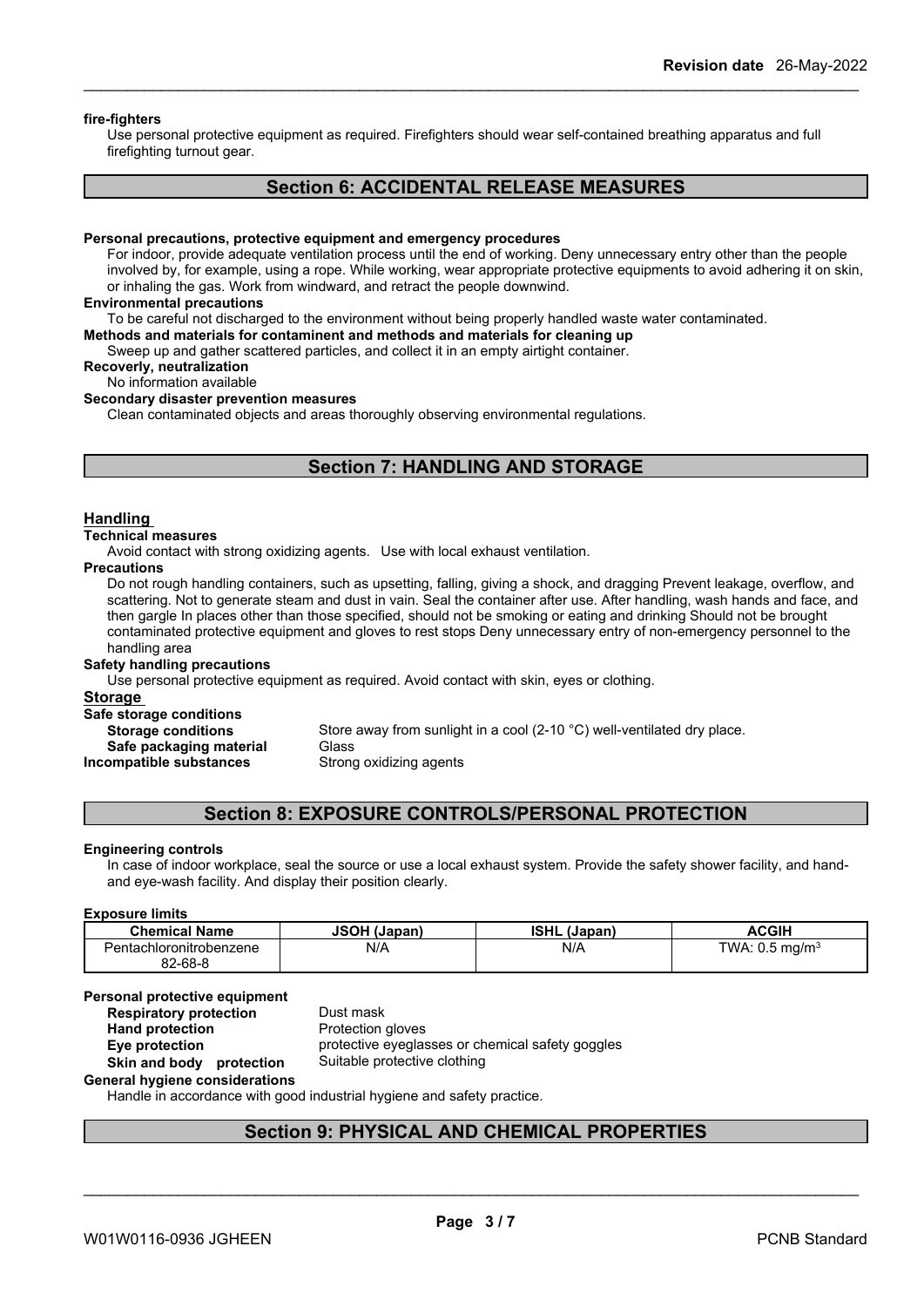**Form Color** white - pale yellow **Appearance crystalline** powder **Odor** no data available **Melting point/freezing point**<br>**Boiling point, initial boiling point and boiling range** 328 °C **Boiling point, initial boiling point and boiling range<br>Flammability Evaporation rate:** no data available **Flammability** (solid, gas): **Upper/lower flammability or explosive limits Upper:** no data available **Lower:** no data available **Flash point** no data available **Auto-ignition temperature: Decomposition temperature:** no data available **pH** no data available<br> **Viscosity (coefficient of viscosity)** no data available **Viscosity (coefficient of viscosity)** no data available **Dynamic** viscosity **n-Octanol/water partition coefficient:(log Pow)** no data available **Vapour pressure** no data available<br> **Specific Gravity / Relative density** enter the no data available **Specific Gravity / Relative density and the control of the Vapour density Vapour density Vapour density Vapour density Particle characteristics** no data available

**Flammability** no data available Solubilities **Solubilities** toluene : Very soluble. water : practically insoluble, or insoluble .

### **Section 10: STABILITY AND REACTIVITY**

### **Stability**

**Reactivity no data available Chemical stability** Stable under recommended storage conditions. **Hazardous reactions** None under normal processing **Conditions to avoid** Extremes of temperature and direct sunlight **Incompatible materials** Strong oxidizing agents **Hazardous decomposition products** Carbon monooxide (CO), Carbon dioxide (CO2), Nitrogen oxides (NOx), Halides

### **Section 11: TOXICOLOGICAL INFORMATION**

**Acute toxicity**

| <b>Chemical Name</b>    | Oral LD50           | <b>LD50</b><br>Dermal ∣        | $\mathsf{\mathsf{L}C50}$<br><b>Inhalation</b> |
|-------------------------|---------------------|--------------------------------|-----------------------------------------------|
| Pentachloronitrobenzene | 100<br>Rat<br>ma/kc | 5000<br>.<br>Rabbit<br>) ma/ko | Rat<br>--<br>ma/L<br>$\overline{\phantom{a}}$ |

| <b>Chemical Name</b>    | Acute toxicity -oral- source<br>information                   | Acute toxicity -dermal- source   Acute toxicity -inhalation gas-  <br>information      | source information       |
|-------------------------|---------------------------------------------------------------|----------------------------------------------------------------------------------------|--------------------------|
| Pentachloronitrobenzene | Based on the NITE GHS                                         | Based on the NITE GHS                                                                  | Based on the NITE GHS    |
|                         | classification results.                                       | classification results.                                                                | Iclassification results. |
|                         |                                                               |                                                                                        |                          |
|                         |                                                               |                                                                                        |                          |
| <b>Chemical Name</b>    | <b>Acute toxicity -inhalation</b><br>vapor-source information | Acute toxicity -inhalation dust-Acute toxicity -inhalation mist-<br>source information | source information       |
| Pentachloronitrobenzene | Based on the NITE GHS                                         | Based on the NITE GHS                                                                  | Based on the NITE GHS    |

### **Skin irritation/corrosion**

| $\omega$ nemical Name   | <b>Skin corrosion/irritation source information</b> |
|-------------------------|-----------------------------------------------------|
| Pentachloronitrobenzene | GHS classification results.<br>Based on the NITE    |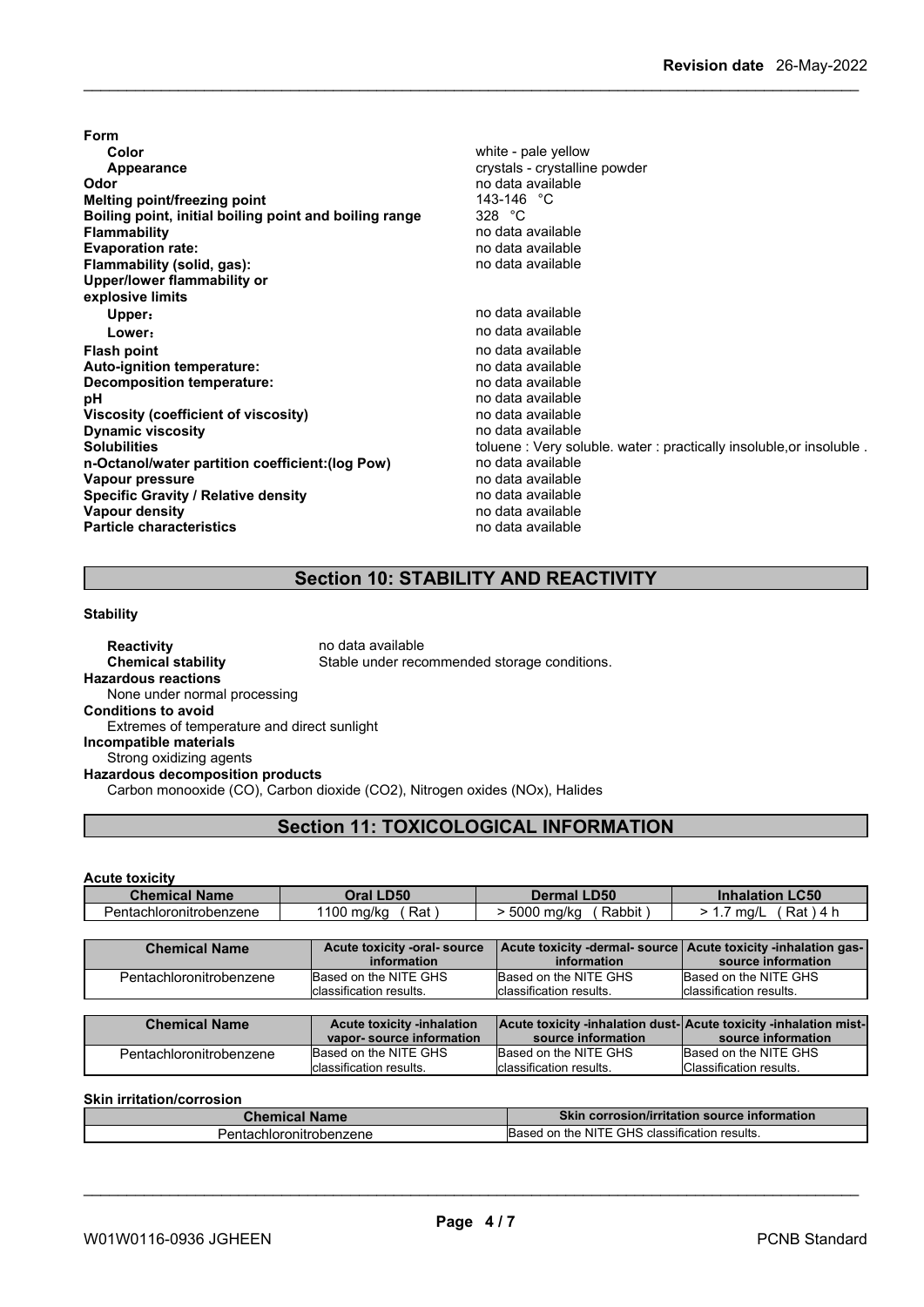| <b>Chemical Name</b>              |                         | Serious eye damage/irritation source information |                                               |                                                      |
|-----------------------------------|-------------------------|--------------------------------------------------|-----------------------------------------------|------------------------------------------------------|
| Pentachloronitrobenzene           |                         | Based on the NITE GHS classification results.    |                                               |                                                      |
| Respiratory or skin sensitization |                         |                                                  |                                               |                                                      |
| <b>Chemical Name</b>              |                         |                                                  |                                               | Respiratory or Skin sensitization source information |
| Pentachloronitrobenzene           |                         | Based on the NITE GHS classification results.    |                                               |                                                      |
| Reproductive cell mutagenicity    |                         |                                                  |                                               |                                                      |
| <b>Chemical Name</b>              |                         |                                                  | germ cell mutagencity source information      |                                                      |
| Pentachloronitrobenzene           |                         | Based on the NITE GHS classification results.    |                                               |                                                      |
| Carcinogenicity                   |                         |                                                  |                                               |                                                      |
| <b>Chemical Name</b>              |                         |                                                  | <b>Carcinogenicity source information</b>     |                                                      |
| Pentachloronitrobenzene           |                         | Based on the NITE GHS classification results.    |                                               |                                                      |
|                                   |                         |                                                  |                                               |                                                      |
| <b>Chemical Name</b>              | <b>NTP</b>              | <b>IARC</b>                                      | <b>ACGIH</b>                                  | <b>JSOH (Japan)</b>                                  |
| Pentachloronitrobenzene           |                         | Group 3                                          |                                               |                                                      |
| $82 - 68 - 8$                     |                         |                                                  |                                               |                                                      |
| <b>Reproductive toxicity</b>      |                         |                                                  |                                               |                                                      |
| <b>Chemical Name</b>              |                         | Reproductive toxicity source information         |                                               |                                                      |
| Pentachloronitrobenzene           |                         | Based on the NITE GHS classification results.    |                                               |                                                      |
| <b>STOT-single exposure</b>       |                         |                                                  |                                               |                                                      |
| <b>Chemical Name</b>              |                         | STOT -single exposure- source information        |                                               |                                                      |
| Pentachloronitrobenzene           |                         | Based on the NITE GHS classification results.    |                                               |                                                      |
| <b>STOT-repeated exposure</b>     |                         |                                                  |                                               |                                                      |
|                                   | <b>Chemical Name</b>    |                                                  | STOT -repeated exposure- source information   |                                                      |
|                                   | Pentachloronitrobenzene |                                                  | Based on the NITE GHS classification results. |                                                      |
| <b>Aspiration hazard</b>          |                         |                                                  |                                               |                                                      |
| <b>Chemical Name</b>              |                         | <b>Aspiration Hazard source information</b>      |                                               |                                                      |
| Pentachloronitrobenzene           |                         | Based on the NITE GHS classification results.    |                                               |                                                      |

### **Section 12: ECOLOGICAL INFORMATION**

### **Ecotoxicity**

| <b>Chemical Name</b>    | Algae/aguatic plants | Fish | Crustacea                        |
|-------------------------|----------------------|------|----------------------------------|
| Pentachloronitrobenzene | N/A                  | N/A  | ∩รก<br>: Mvsidopsis bahia<br>∟∪∪ |
|                         |                      |      | $0.012$ ma/L 96 h                |

### **Other data**

| <b>Chemical Name</b>    | Short-term (acute) hazardous to the<br>aquatic environment source<br>information | Long-term (chronic) hazardous to the<br>aquatic environment source<br>information |
|-------------------------|----------------------------------------------------------------------------------|-----------------------------------------------------------------------------------|
| Pentachloronitrobenzene | Based on the NITE GHS classification<br><i>I</i> results.                        | Based on the NITE GHS classification<br>results.                                  |

| Persistence and degradability    | No information available |
|----------------------------------|--------------------------|
| <b>Bioaccumulative potential</b> | No information available |
| Mobility in soil                 | No information available |
| Hazard to the ozone layer        | No information available |

### **Section 13: DISPOSAL CONSIDERATIONS**

### **Waste from residues**

Disposal should be in accordance with applicable regional, national and local laws and regulations. **Contaminated container and contaminated packaging**

Disposal should be in accordance with applicable regional, national and local laws and regulations.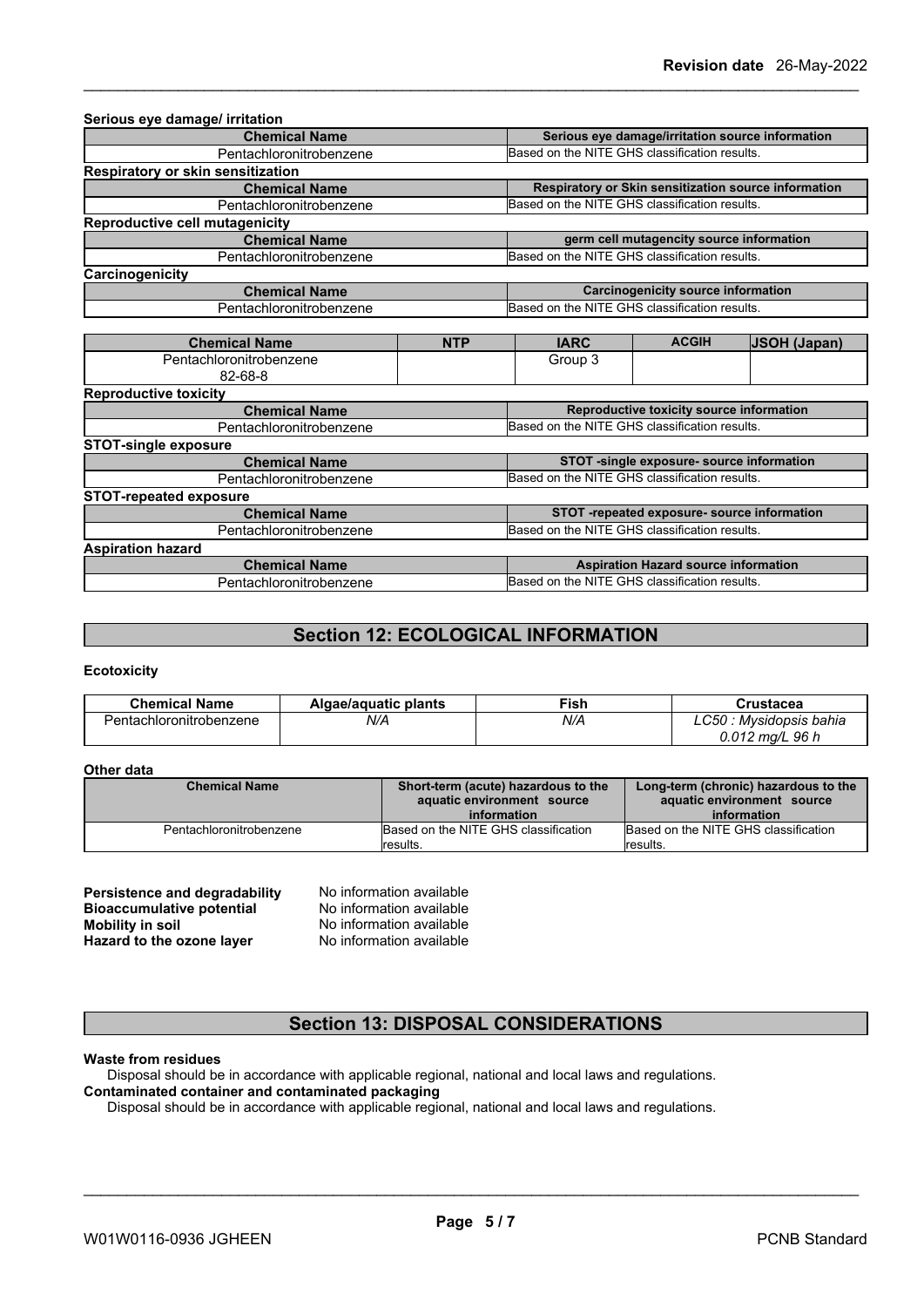## **Section 14: TRANSPORT INFORMATION**

| <b>ADR/RID</b>                                                 |                                                                              |
|----------------------------------------------------------------|------------------------------------------------------------------------------|
| UN number                                                      | <b>UN3077</b>                                                                |
| Proper shipping name:                                          | Environmentally hazardous substance, solid, n.o.s. (Pentachloronitrobenzene) |
| UN classfication                                               | 9                                                                            |
| <b>Subsidiary hazard class</b>                                 |                                                                              |
| Packing group                                                  | Ш                                                                            |
| <b>Marine pollutant</b>                                        | Yes                                                                          |
| <b>IMDG</b>                                                    |                                                                              |
| <b>UN number</b>                                               | <b>UN3077</b>                                                                |
| Proper shipping name:                                          | Environmentally hazardous substance, solid, n.o.s. (Pentachloronitrobenzene) |
| UN classfication                                               | 9                                                                            |
| <b>Subsidiary hazard class</b>                                 |                                                                              |
| Packing group                                                  | Ш                                                                            |
| <b>Marine pollutant (Sea)</b>                                  | Yes                                                                          |
| <b>Transport in bulk according to</b> No information available |                                                                              |
| Annex II of MARPOL 73/78 and                                   |                                                                              |
| the IBC Code                                                   |                                                                              |
| <b>IATA</b>                                                    |                                                                              |
| UN number                                                      | <b>UN3077</b>                                                                |
| <b>Proper shipping name:</b>                                   | Environmentally hazardous substance, solid, n.o.s. (Pentachloronitrobenzene) |
| <b>UN classfication</b>                                        | 9                                                                            |
| <b>Subsidiary hazard class</b>                                 |                                                                              |
| Packing group                                                  | Ш                                                                            |
| <b>Environmentally Hazardous</b>                               | Yes                                                                          |
| <b>Substance</b>                                               |                                                                              |

## **Section 15: REGULATORY INFORMATION**

| <b>International Inventories</b>              |                                                                                                                      |
|-----------------------------------------------|----------------------------------------------------------------------------------------------------------------------|
| <b>EINECS/ELINCS</b>                          | Listed                                                                                                               |
| <b>TSCA</b>                                   | Listed                                                                                                               |
|                                               |                                                                                                                      |
| Japanese regulations                          |                                                                                                                      |
| <b>Fire Service Act</b>                       | Not applicable                                                                                                       |
| <b>Poisonous and Deleterious</b>              | Not applicable                                                                                                       |
| <b>Substances Control Law</b>                 |                                                                                                                      |
|                                               | <b>Industrial Safety and Health Act</b> Harmful Substances Whose Names Are to be Indicated on the Label (Law Art.57, |
|                                               | Para.1, Enforcement Order Art.18)                                                                                    |
|                                               | Notifiable Substances (Law Art.57-2, Enforcement Oder Art.18-2 Attached Table                                        |
|                                               | No.9)No.538                                                                                                          |
| <b>Regulations for the carriage</b>           | Noxious Substances (Ordinance Art.3, Ministry of Transportation Ordinance Regarding                                  |
| and storage of dangerous                      | Transport by Ship and Storage, Attached Table 1)                                                                     |
| goods in ship                                 |                                                                                                                      |
| <b>Civil Aeronautics Law</b>                  | Misellaneous Dangerous Substances and Articles (Ordinance Art. 194, MITL Nortification                               |
|                                               | for Air Transportation of Explosives etc., Attached Table 1)                                                         |
| <b>Pollutant Release and Transfer Class 2</b> |                                                                                                                      |
| <b>Register Law</b>                           |                                                                                                                      |
| $(-2023.3.31)$                                |                                                                                                                      |
| Class 2 - No.                                 | 88                                                                                                                   |
| <b>Pollutant Release and Transfer</b>         | Not applicable                                                                                                       |
| <b>Register Law</b>                           |                                                                                                                      |
| (2023/4/1)                                    |                                                                                                                      |
| <b>Export Trade Control Order</b>             | Appendix 2 Export Approval Item                                                                                      |
|                                               |                                                                                                                      |

| <b>Chemical Name</b>    | Poisonous and Deleterious<br>Substances Control Law | Industrial Safety and Health Act   Pollutant Release and Transfer<br>Substances<br>(Law Art.57-2)<br>(~2024.3.31) | Register Law<br>$(-2023.3.31)$ |
|-------------------------|-----------------------------------------------------|-------------------------------------------------------------------------------------------------------------------|--------------------------------|
| Pentachloronitrobenzene |                                                     | Applicable                                                                                                        | Applicable                     |